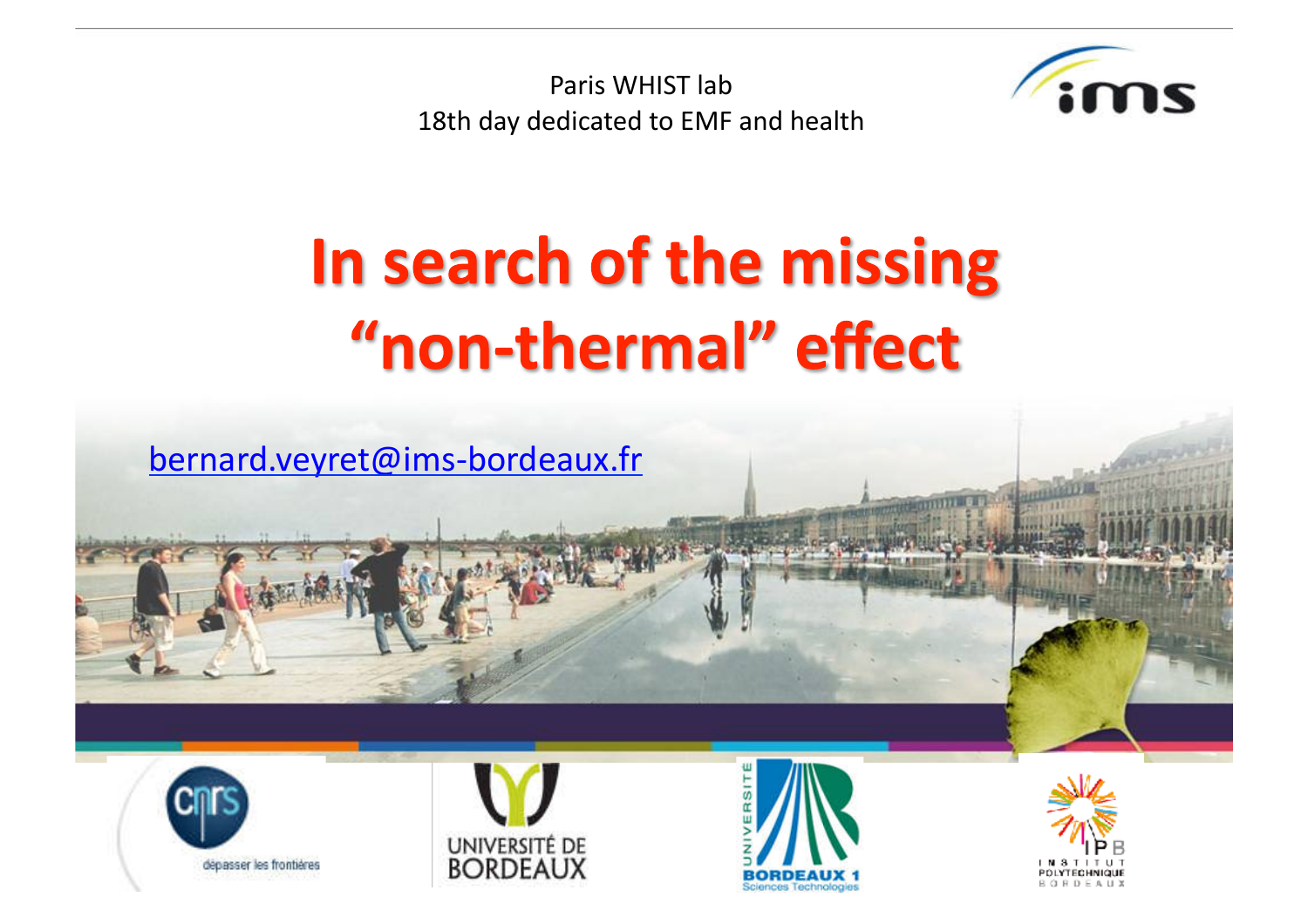## What is the context?

- $\bullet$ ! Definition of a thermal effect = "one that is caused by temperature elevation of the tissue or organism"
- ..! Based on animal and cell models: In the last 15 years most of the lab studies have been performed at low SAR levels, i.e., -!below the "critical effect" level
	- -lat "non-thermal" levels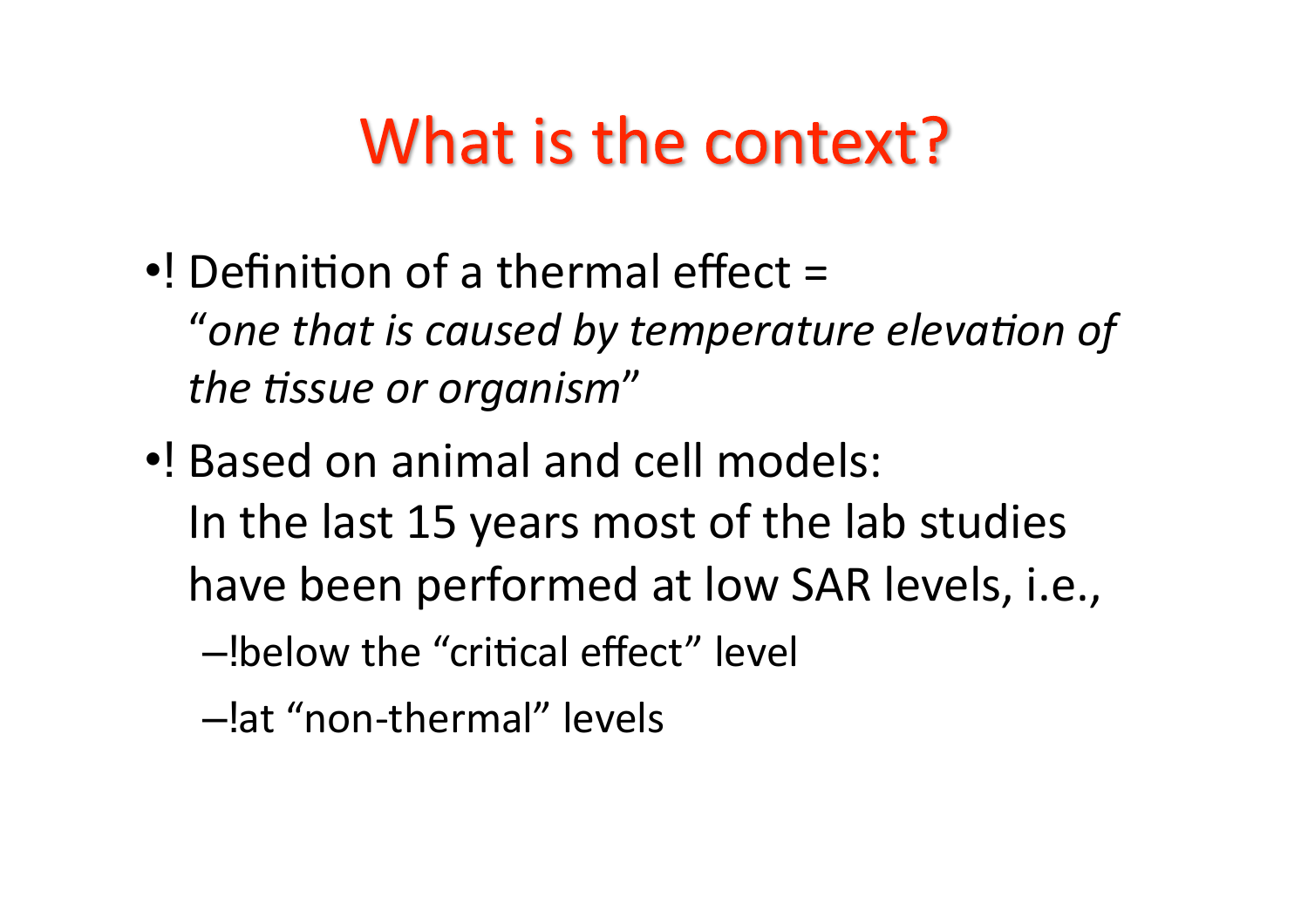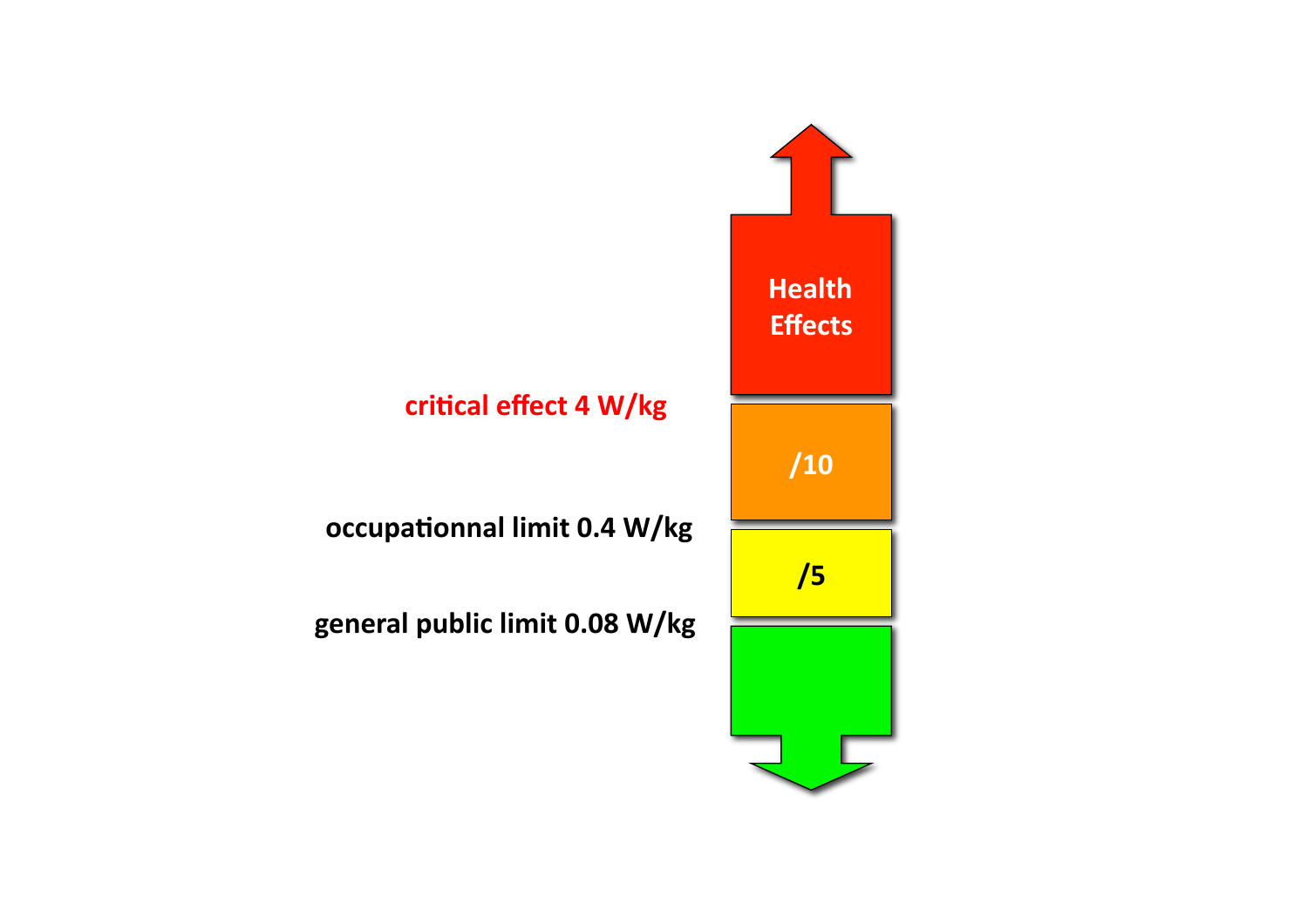## What is at stake?

- •! IF only "thermal effects" exist, then:
	- -the effect has a "threshold"
	- -lextrapolation to new signals becomes straightforward
	- -llife becomes much easier for ICNIRP, etc.
- •! IF "non-thermal" effects exist, leading to health effects, then:
	- -there might be no threshold
	- -!much more research is needed...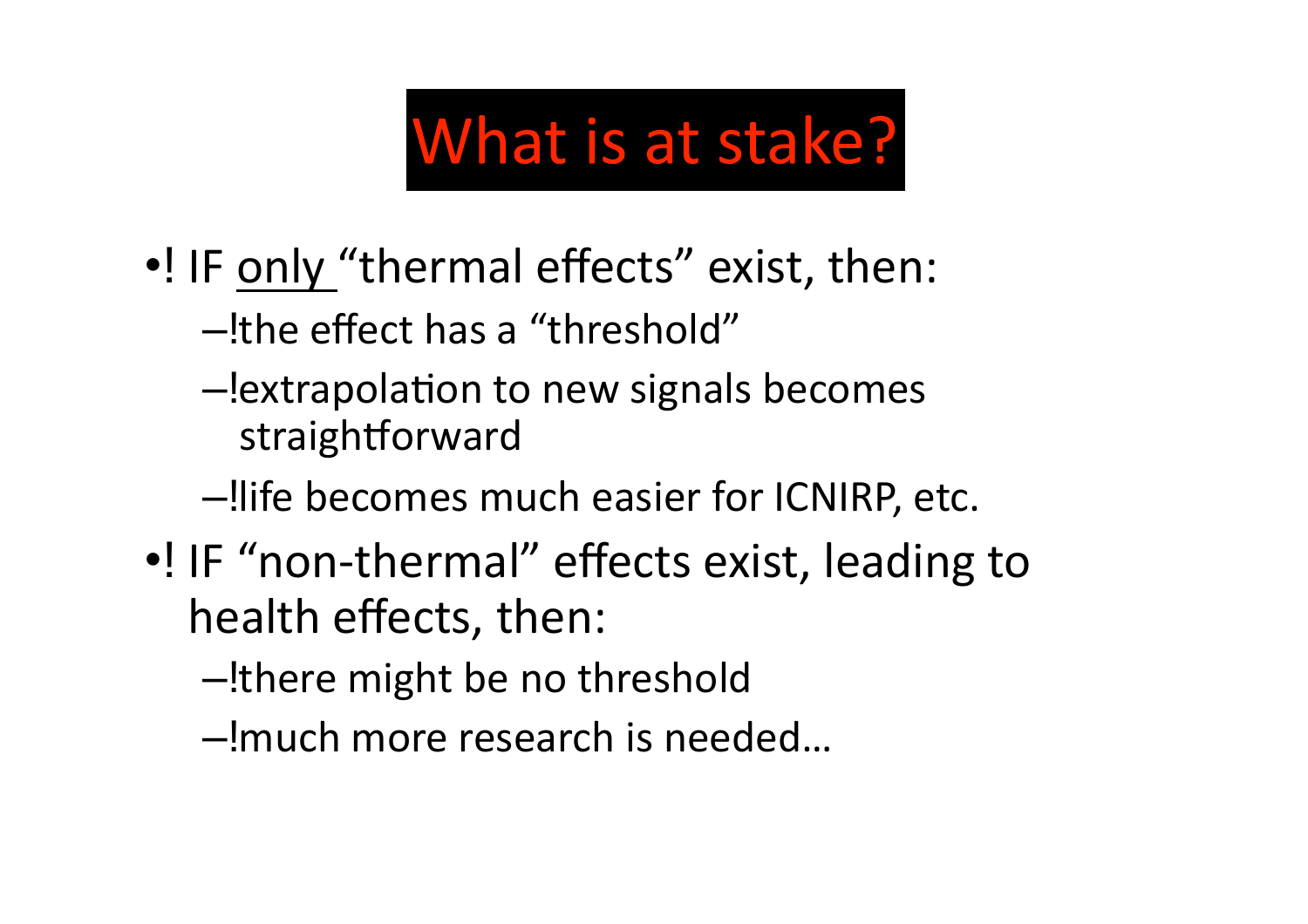## What has been done?

- •! Thousands of experimental studies worldwide with varied:
	- $-$ lanimal and cell models
	- $-$ !quality levels (exposure systems, statistics, etc.)
	- sources of funding
	- $-$ !endpoints (genotoxicity, behaviour, etc.)
- •! often without coordination of research projects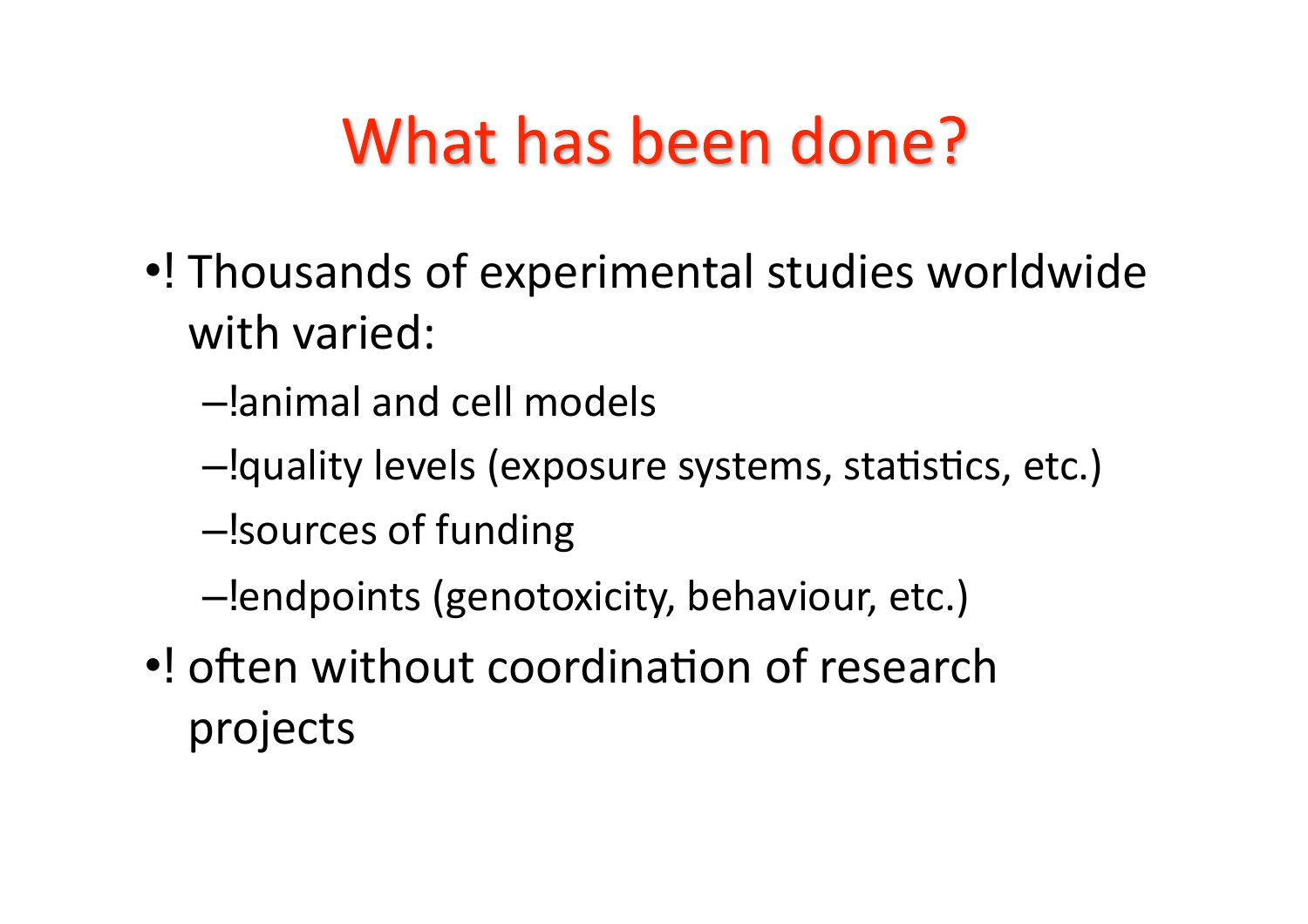#### What do we know? database

- . Based on the results of thousands of studies, it seems like there are no well-established non-thermal effects (animal and cell models),
	- -le.g., EMF-NET, Acad. Sci. USA, ICNIRP, EFHRAN, **SCENIHR**
	- -le.g., Verschaeve et al. 2010, Juutilainen et al. 2011, Repacholi et al 2011
	- -!EHC book being drafted by WHO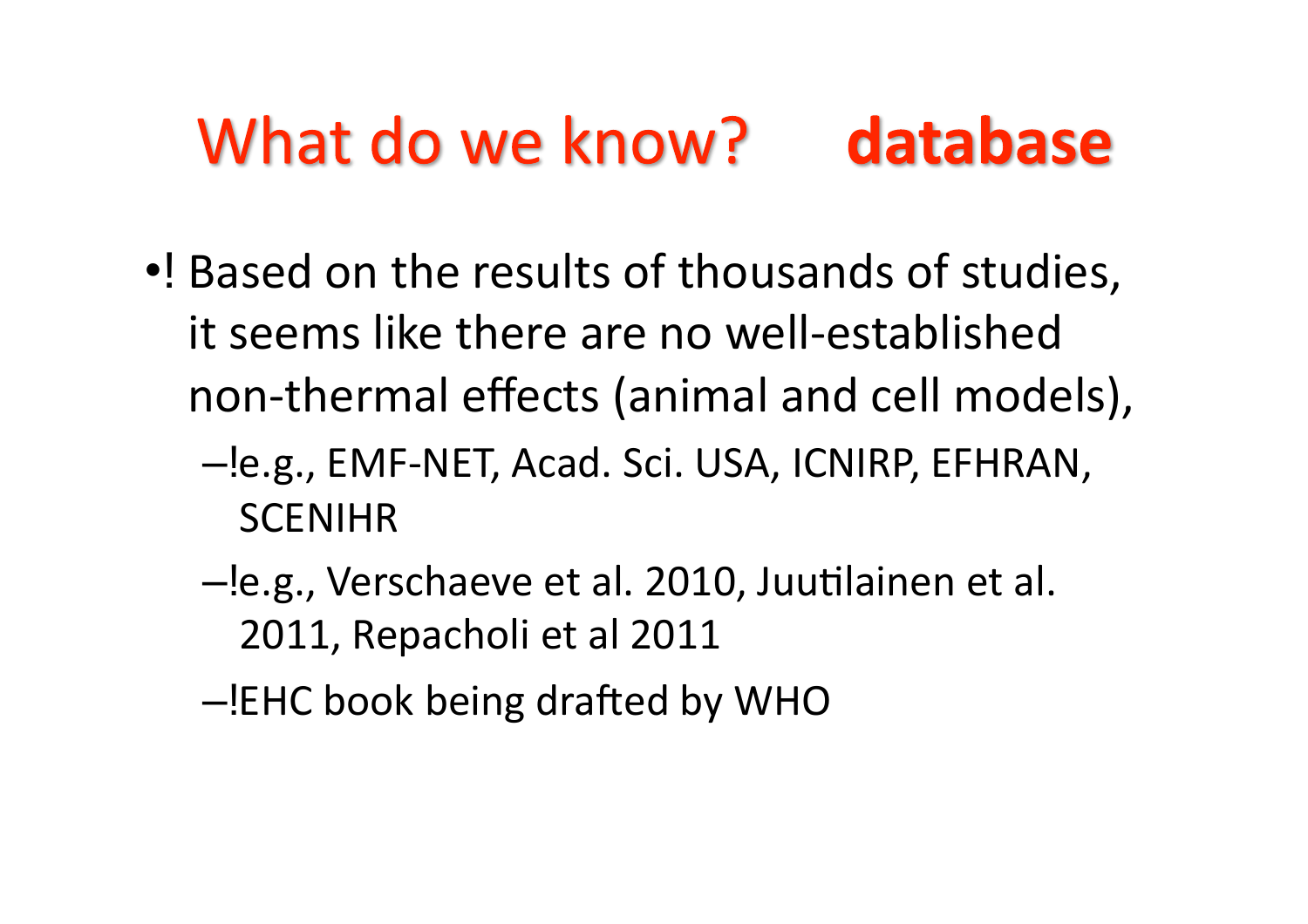#### What do we know? **IARC**

- •! "The IARC Working Group reviewed more than 40 studies that assessed the carcinogenicity of RF *in\$rodents,\$including\$seven\$2Fyear\$cancer\$ bioassays."\$\$*
- •! "none of the chronic bioassays showed an increased incidence of any tumour type in tissues or organs of animals exposed to RF for 2 years."
- •! "overall, the Working Group concluded that there is "limited evidence" in experimental animals for the carcinogenicity of RF."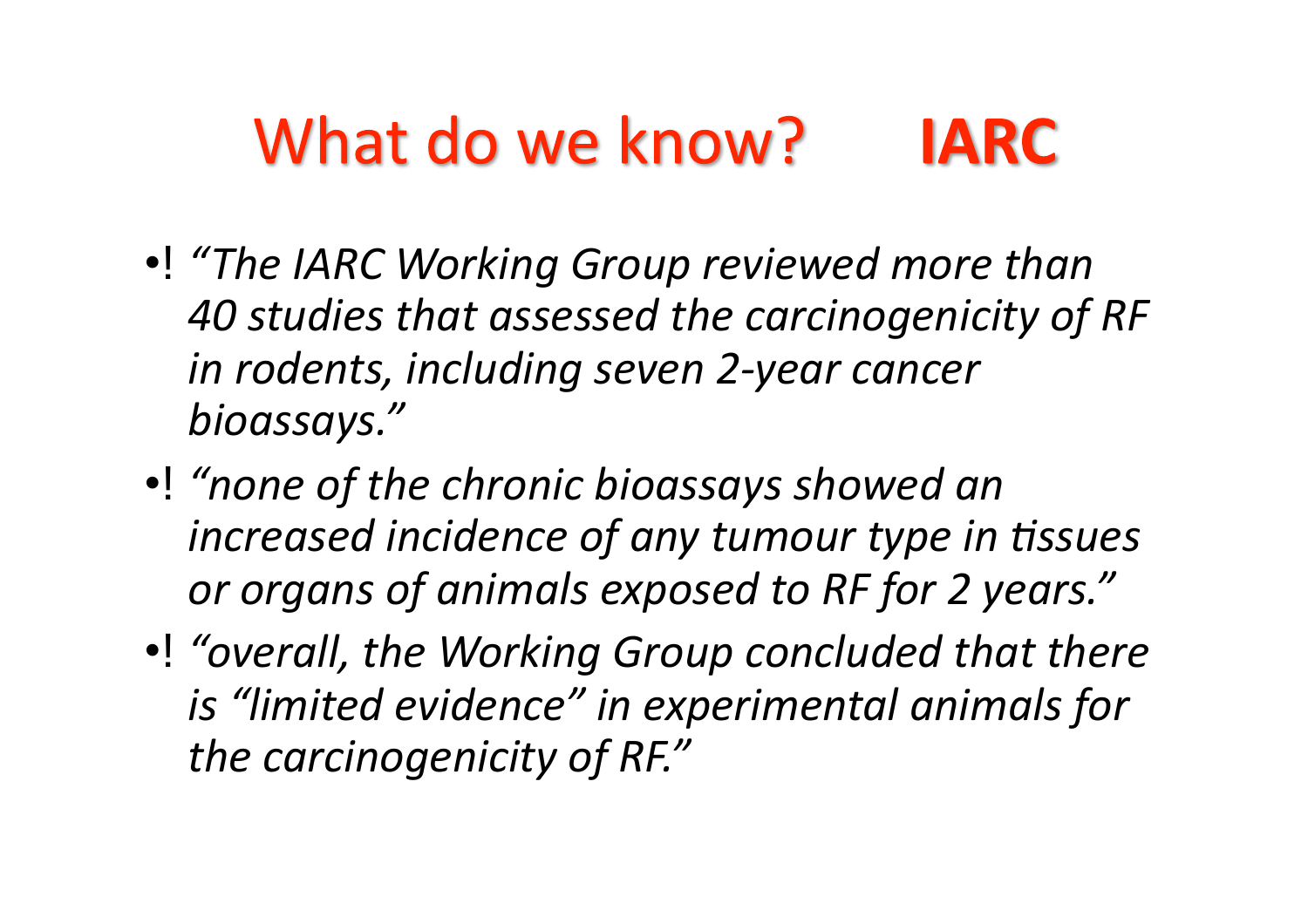#### What do we know? **Co-exposures**



•! Some effects observed *in vivo* using carcinogens



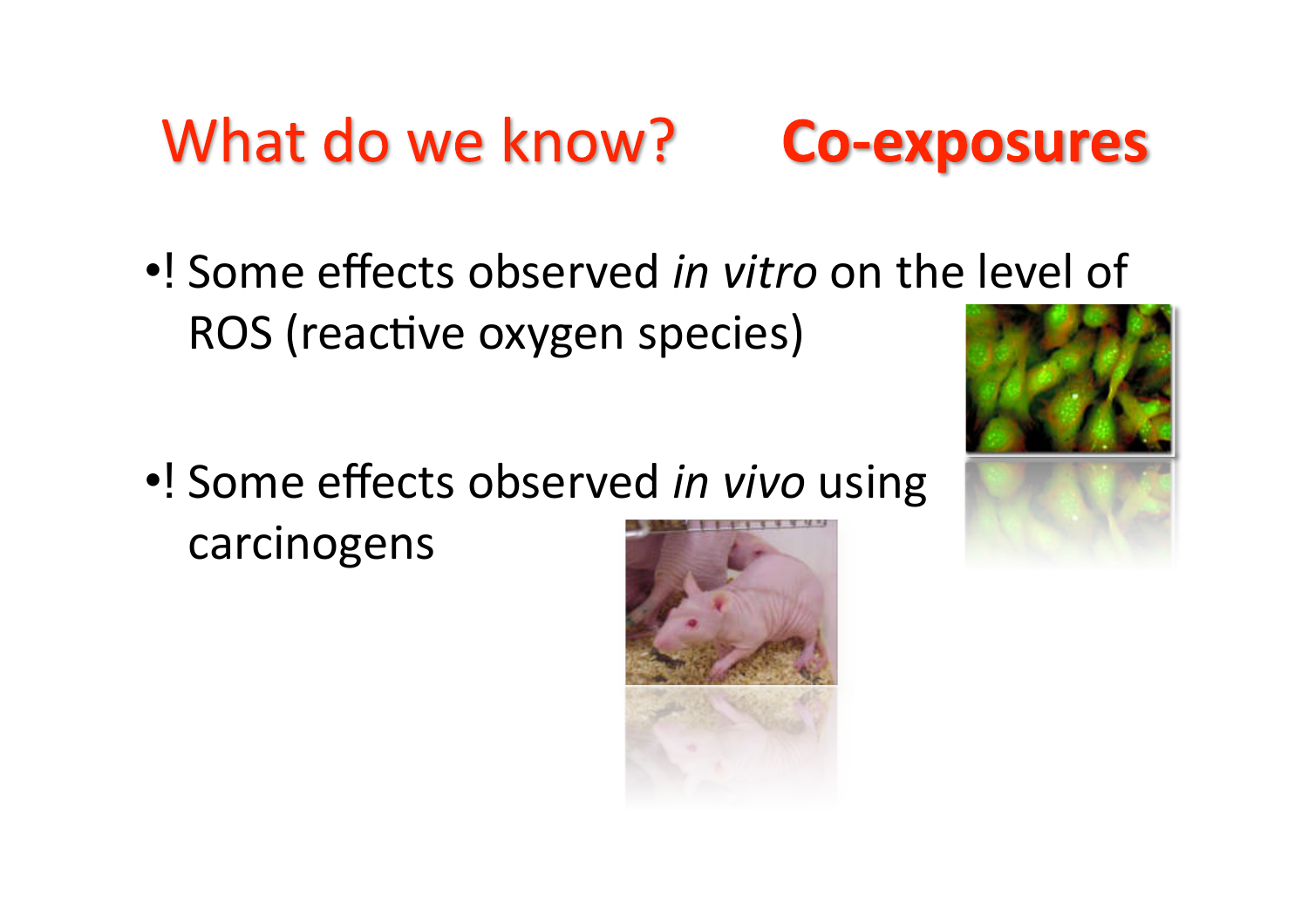# What is next?

- .! Where to start from?
	- -!the mechanisms"
	- -the "-omics"
	- $-\frac{1}{2}$  therapeutic applications
	- -!Positive human data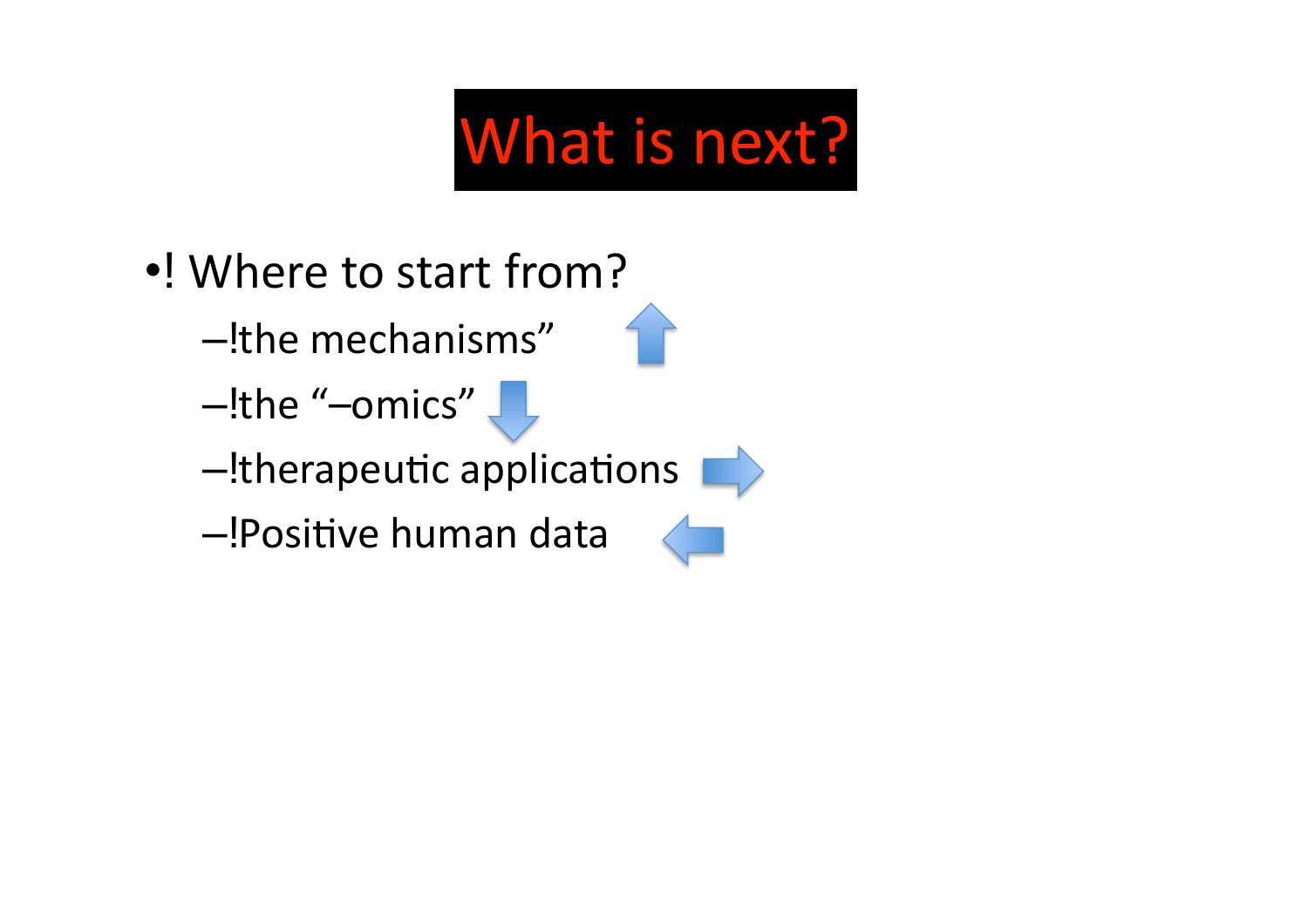## What if?

- ... If a "non-thermal" effect is discovered. the questions become:
	- -!"how much lower is the corresponding level compared to the critical level (4 W/kg)?"
	- -!"what are the consequences for guidelines, standards and regulations?"
	- -!"what are the consequences for wireless communications systems?"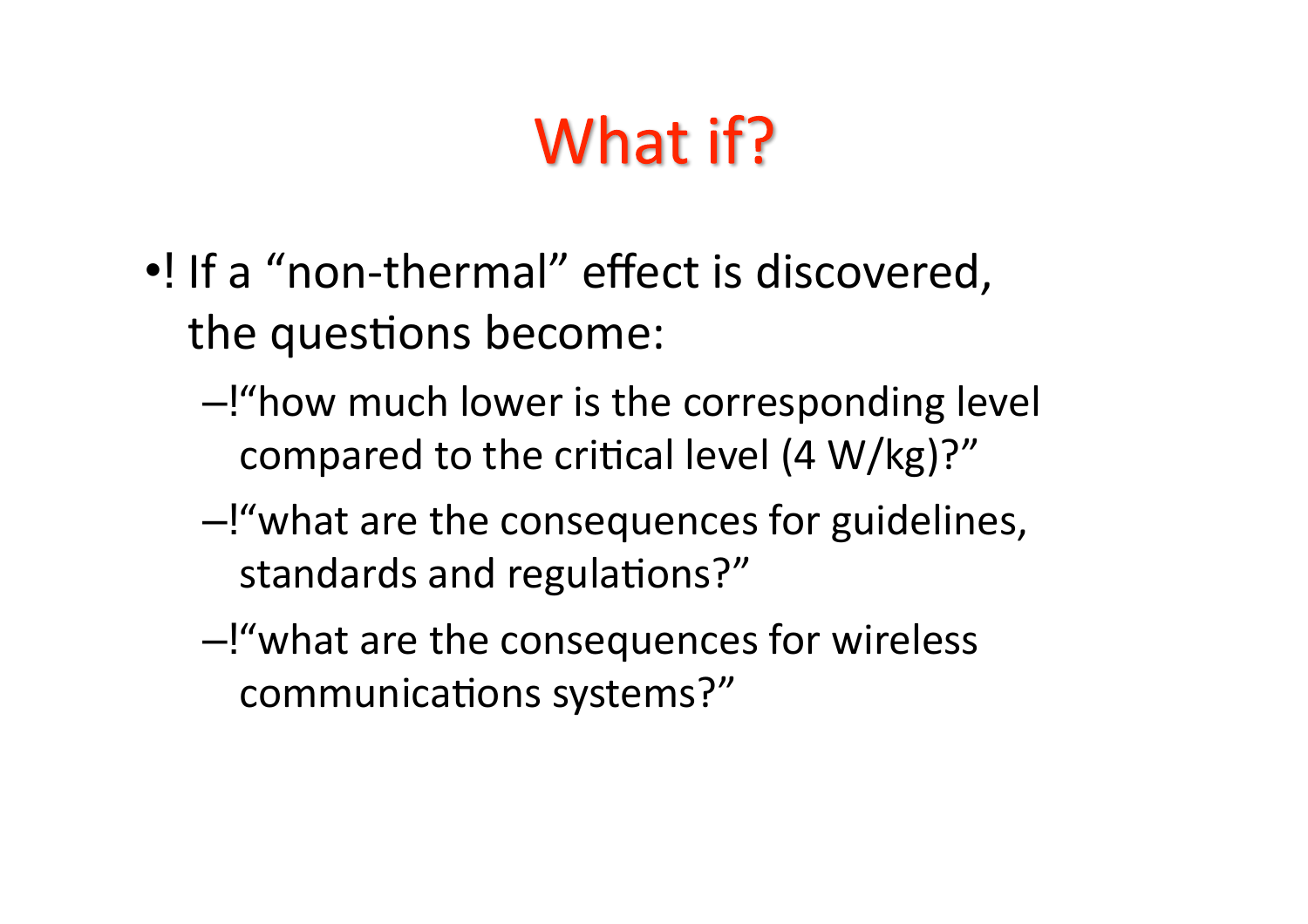## How to extrapolate to new signals?

- . Statement drafted by the GLORE and COST-BM 704 groups
- •! open for consultation: bernard.veyret@ims-bordeaux.fr